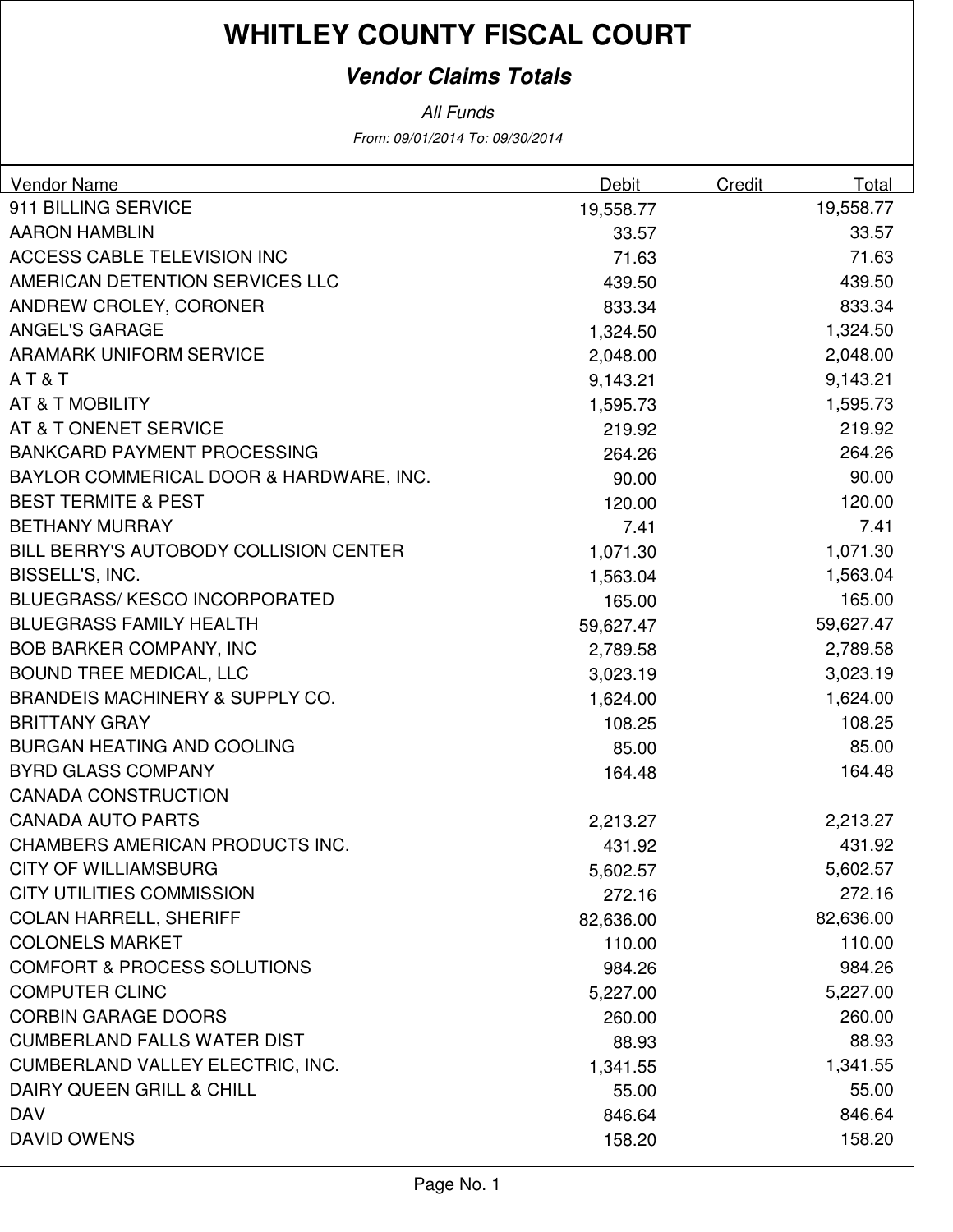### **Vendor Claims Totals**

From: 09/01/2014 To: 09/30/2014 All Funds

| Vendor Name                         | Debit     | Credit | Total     |
|-------------------------------------|-----------|--------|-----------|
| DELTA DENTAL OF KENTUCKY            | 1,618.30  |        | 1,618.30  |
| DELTA NATURAL GAS CO., INC.         | 1,834.42  |        | 1,834.42  |
| <b>DISH NETWORK</b>                 | 203.00    |        | 203.00    |
| <b>FAMILY DOLLAR STORE</b>          | 934.85    |        | 934.85    |
| <b>DUGGERS SEPTIC CLEANING</b>      | 200.00    |        | 200.00    |
| ECSI, LLC                           | 42.50     |        | 42.50     |
| <b>ELLIS SANITATION</b>             |           |        |           |
| ELLISON'S SANITARY SUPPLY CO., INC. | 965.67    |        | 965.67    |
| EMCON HOME GUARD, INC.              | 1,260.00  |        | 1,260.00  |
| <b>EZ COUNTRY</b>                   | 425.00    |        | 425.00    |
| <b>FALLS FORD</b>                   | 184.00    |        | 184.00    |
| <b>FAULKNER AND TAYLOR</b>          | 749.95    |        | 749.95    |
| <b>FELICIA FORE</b>                 | 50.40     |        | 50.40     |
| <b>FLEETONE</b>                     | 11,821.88 |        | 11,821.88 |
| G & C SUPPLY CO. INC.               | 680.60    |        | 680.60    |
| G & E DRIVE-IN                      | 215.00    |        | 215.00    |
| G & S TIRE INC.                     | 1,220.88  |        | 1,220.88  |
| <b>HARDEE'S</b>                     | 34.14     |        | 34.14     |
| HARP ENTERPRISES, INC.              | 5,500.00  |        | 5,500.00  |
| HAZARD FIRE & SAFETY CO LLC         | 578.61    |        | 578.61    |
| HILLYERD, INC.                      | 266.29    |        | 266.29    |
| HINKLE CONTRACTING COMPANY LLC      | 15,785.41 |        | 15,785.41 |
| <b>HOLSTON GASES</b>                | 2,483.27  |        | 2,483.27  |
| <b>HUDSON MATERIALS</b>             | 13,610.06 |        | 13,610.06 |
| <b>HUDSON WELDING &amp; REPAIR</b>  | 1,850.00  |        | 1,850.00  |
| HUMANA HEALTH PLAN INC              | 276.20    |        | 276.20    |
| <b>HYATT REGENCY</b>                | 2,101.48  |        | 2,101.48  |
| <b>HOMETOWN IGA #57</b>             | 338.05    |        | 338.05    |
| <b>JEFFREY L. GRAY</b>              | 402.63    |        | 402.63    |
| <b>JERRY PRIVETT</b>                | 150.00    |        | 150.00    |
| <b>JESSICA TAYLOR</b>               | 45.10     |        | 45.10     |
| <b>JIMMY BATES</b>                  | 1.23      |        | 1.23      |
| <b>KACTFO</b>                       | 100.00    |        | 100.00    |
| <b>KELLWELL FOOD MANAGEMENT</b>     | 21,699.29 |        | 21,699.29 |
| <b>KEN TEN ADVERTISING</b>          | 6,689.97  |        | 6,689.97  |
| <b>KU</b>                           | 14,013.63 |        | 14,013.63 |
| <b>KEYSTONE LOCKSMITH</b>           | 115.00    |        | 115.00    |
| <b>KIMBELL MIDWEST</b>              | 416.64    |        | 416.64    |
| KNOX COUNTY UTILITIES COMMISSION    | 127.34    |        | 127.34    |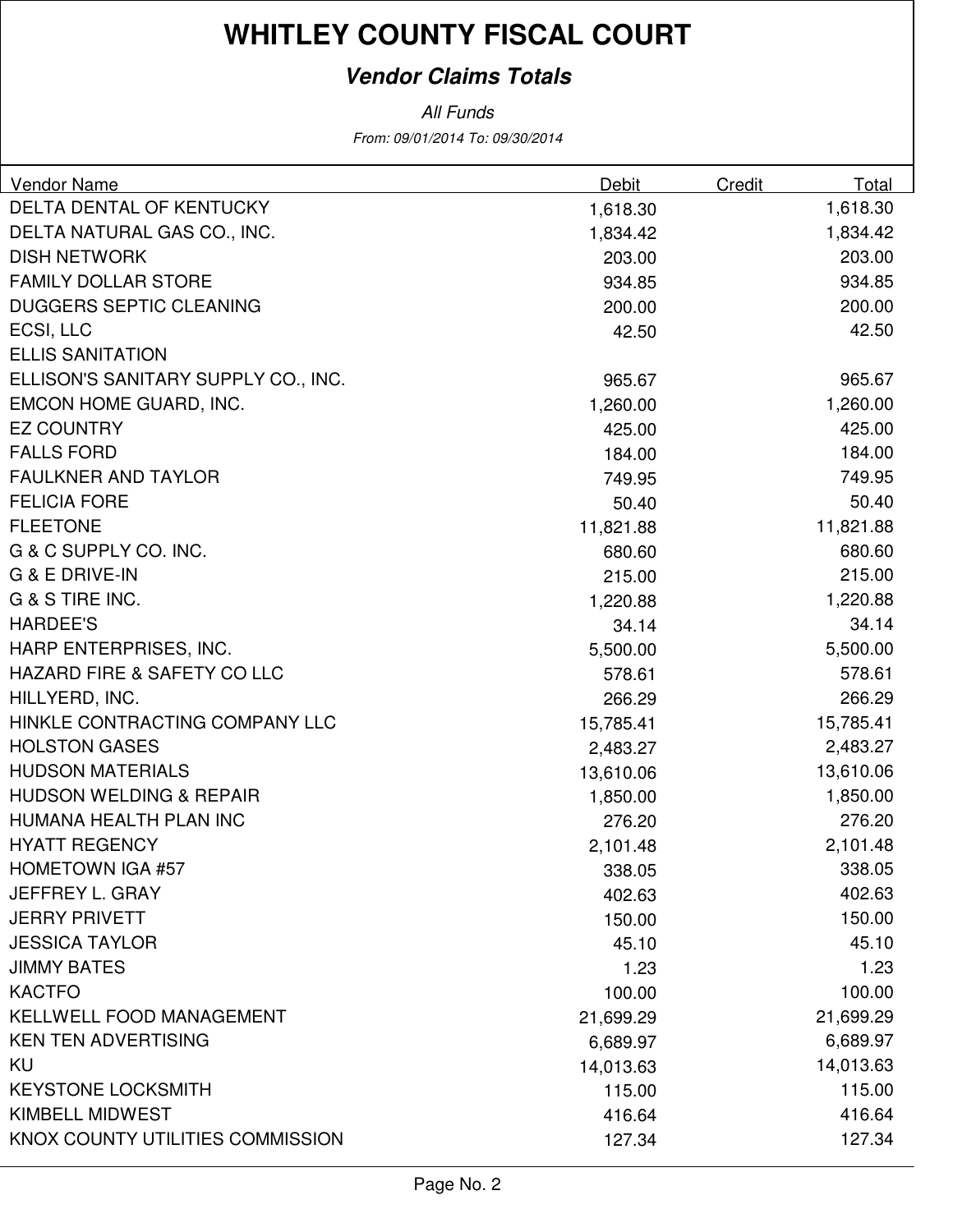### **Vendor Claims Totals**

From: 09/01/2014 To: 09/30/2014 All Funds

| Vendor Name                         | Debit      | Credit | Total      |
|-------------------------------------|------------|--------|------------|
| KNOXVILLE CULLIGAN WATER            | 409.50     |        | 409.50     |
| LIDA J. POWERS                      | 656.58     |        | 656.58     |
| <b>LYKINS OIL COMPANY</b>           | 13,399.17  |        | 13,399.17  |
| <b>LYTTLE'S TELEPHONE</b>           | 430.00     |        | 430.00     |
| MAPLE CREEK CHURCH OF GOD           | 500.00     |        | 500.00     |
| <b>MARVIN OWENS</b>                 | 800.00     |        | 800.00     |
| <b>NEWS JOURNAL</b>                 | 21,268.61  |        | 21,268.61  |
| NI GOVERNMENT SERVICES, INC.        | 78.91      |        | 78.91      |
| <b>NORVEX SUPPLY</b>                | 4,408.30   |        | 4,408.30   |
| PATTERSON CREEK VFD                 | 200.00     |        | 200.00     |
| PATTON CHESTNUT BINDER, INC.        | 5,579.36   |        | 5,579.36   |
| POFF CARTING SERVICE                | 4,586.92   |        | 4,586.92   |
| PREFERRED LAB SERVICE               | 850.00     |        | 850.00     |
| PREWITT FARM SUPPLY                 | 78.49      |        | 78.49      |
| PRINT SOURCE CONSULTING             | 13.30      |        | 13.30      |
| <b>PRO-TAINER</b>                   | 19,000.00  |        | 19,000.00  |
| <b>QUALITY CARE AUTO SERVICE</b>    | 7,215.61   |        | 7,215.61   |
| QUALITY MOBILE X-RAY SERVICES, INC. | 420.00     |        | 420.00     |
| <b>QUILL CORPORATION</b>            | 547.92     |        | 547.92     |
| <b>J.A. SEXAUER</b>                 | 146.10     |        | 146.10     |
| <b>SGT JOES</b>                     | 584.75     |        | 584.75     |
| <b>SKY EMERGENCY EQUIPMENT</b>      | 45.00      |        | 45.00      |
| SOUTHERN HEALTH PARTNERS            | 20,322.00  |        | 20,322.00  |
| STERICYCLE, INC.                    | 1,142.94   |        | 1,142.94   |
| <b>TEKS WORK</b>                    | 100.00     |        | 100.00     |
| TIME WARNER CABLE                   | 431.16     |        | 431.16     |
| 2 GETON NET, INC.                   | 399.95     |        | 399.95     |
| <b>UNIVERSITY OF KY</b>             |            |        |            |
| UK INCOME TAX SEMINAR               | 299.00     |        | 299.00     |
| UNIQUE PAVING MATERIALS             | 2,834.75   |        | 2,834.75   |
| <b>US BANK</b>                      |            |        |            |
| US BANK CT - LOUISVILLE - KY        | 4,761.93   |        | 4,761.93   |
| <b>VERIZON SOUTH</b>                |            |        |            |
| <b>VERIZON WIRELESS</b>             | 263.64     |        | 263.64     |
| <b>VICKI J. HAMMONS</b>             | 98.87      |        | 98.87      |
| <b>WHITLEY COUNTY FISCAL COURT</b>  | 320,025.79 |        | 320,025.79 |
| W D BRYANT & SONS INC.              | 15,140.48  | 239.40 | 14,901.08  |
| WENDY'S OF BOWLING GREEN, INC.      | 126.44     |        | 126.44     |
| <b>WHAYNE SUPPLY COMPANY</b>        | 35.26      |        | 35.26      |
|                                     |            |        |            |